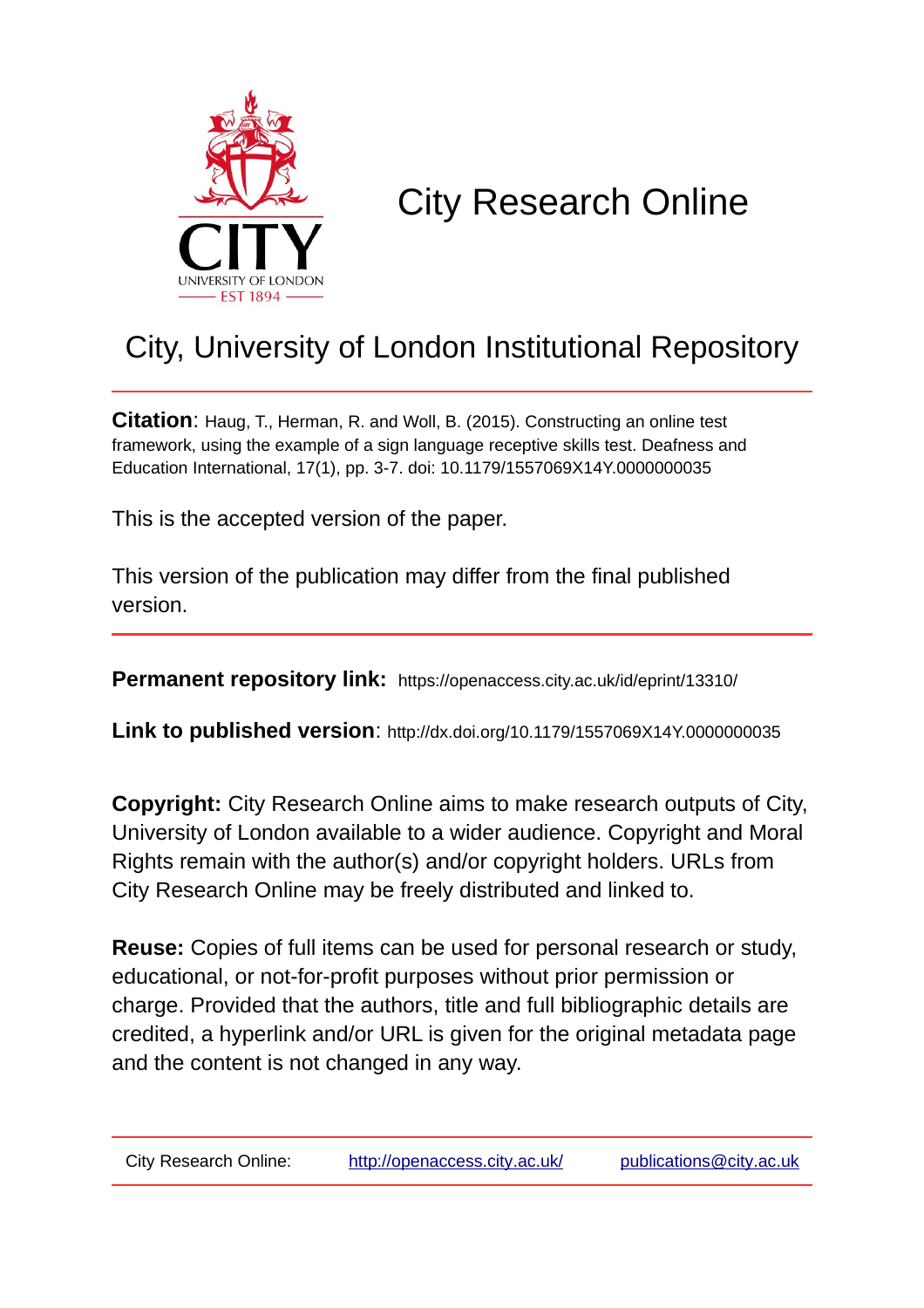#### Published in Deafness & Education International, 2014

# DOI: <http://dx.doi.org/10.1179/1557069X14Y.0000000035>

# Constructing an Online Test Framework, Using the Example of a Sign

# Language Receptive Skills Test

by

T. Haug, R. Herman & B. Woll

#### **Abstract**

This paper presents the features of an online test framework for a receptive skills test that has been adapted, based on a British template, into different sign languages. The online test includes features that meet the needs of the different sign language versions. Features such as usability of the test, automatic saving of scores and score reporting have been implemented. The background information of the children and the test results are saved in a secure databank. When consent has been granted, these data can be used for cross-linguistic research in the future. This will not only help us to broaden our understanding of deaf children's sign language development, but will also help us to further improve sign language testing. Furthermore, implications for research and practice will be discussed.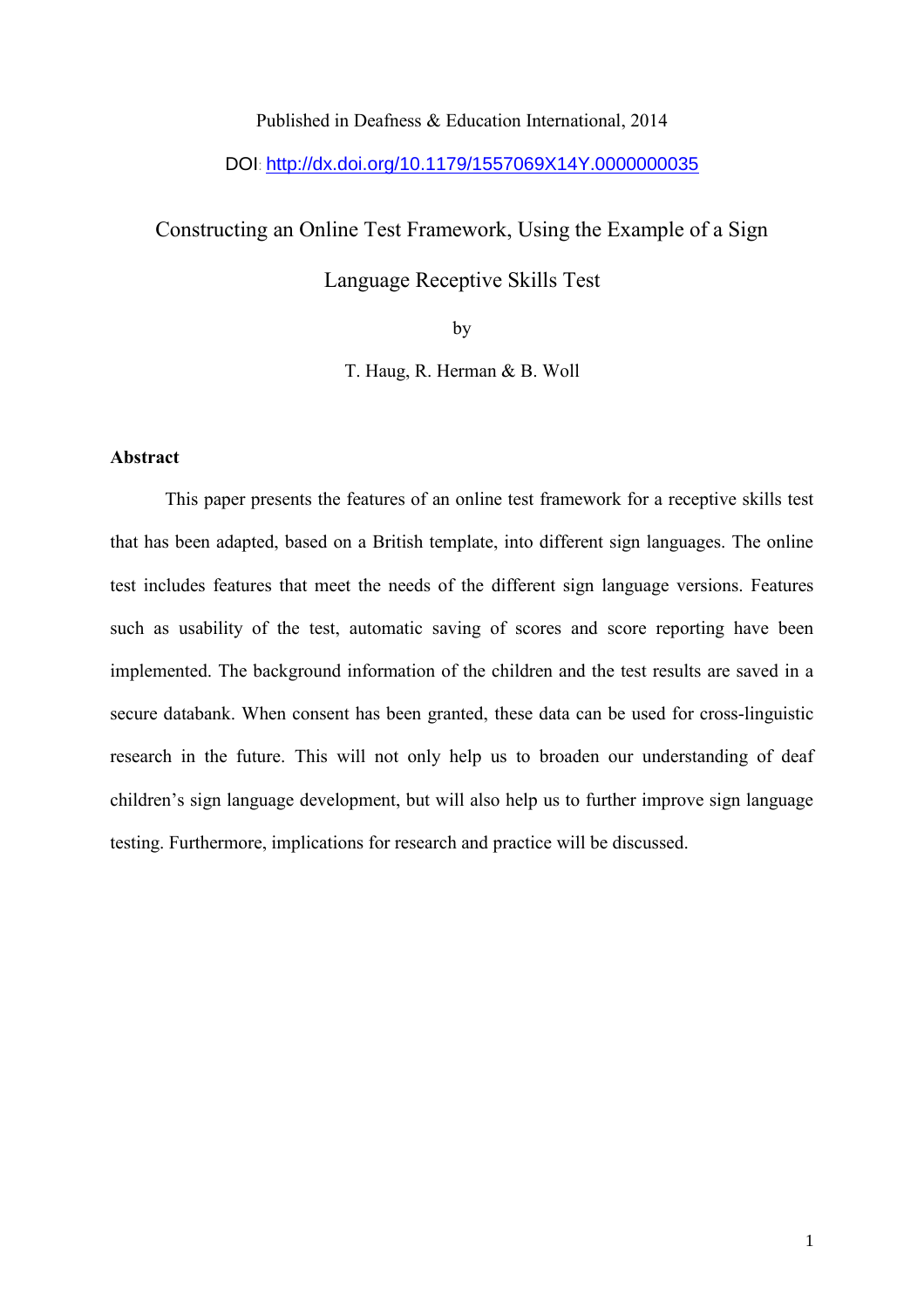### **Introduction**

Sign language tests have been developed for different areas of application, such as to assess the development of deaf children with a sign language as their first language (L1) and subsequently monitor their progress (for example for British Sign Language (BSL): Herman et al., 1999; Sign Language of the Netherlands: Hermans et al., 2010) or for research purposes, e.g., how phonetic complexity affects the perception and articulation of handshapes and movements in BSL (Mann et al., 2010). Most of the existing assessment instruments are tests of L1 development (Haug, 2008). Only very few of these tests are available for use in schools. The format of test delivery among different sign language tests varies, e.g., as a local format on DVD, or Web-based test formats (for a detailed discussion see Haug, 2013). Developing or adapting a sign language test poses methodological challenges to ensuring the reliability and validity of the test instrument. Some of the challenges are grounded in the current state of research, i.e. many sign languages are under-documented with respect to their linguistics and acquisition (e.g., Haug, 2012; Haug & Mann, 2008).

One of the few tests that is available for use in schools is the BSL Receptive Skills Test (Herman et al.,  $1999$ )<sup>1</sup>, which assesses receptive morphology and syntax in deaf children aged 3-11. The BSL Receptive Skills Test has served as a template for other sign languages, including Australian (Johnston, 2004), German (Haug, 2011a) and American Sign Language (ASL; Enns & Herman, 2011). In the process of adapting an existing sign language test into another sign language linguistic and cultural differences need to be taken into account (Haug, 2011b; Haug & Mann, 2008).

That the same sign language test has been adapted into different signed languages offers the opportunity to use the same test framework to implement the different versions of this test, e.g. ASL, BSL and German Sign Language. The goal of this paper is to present the features and goals of this online test framework. 2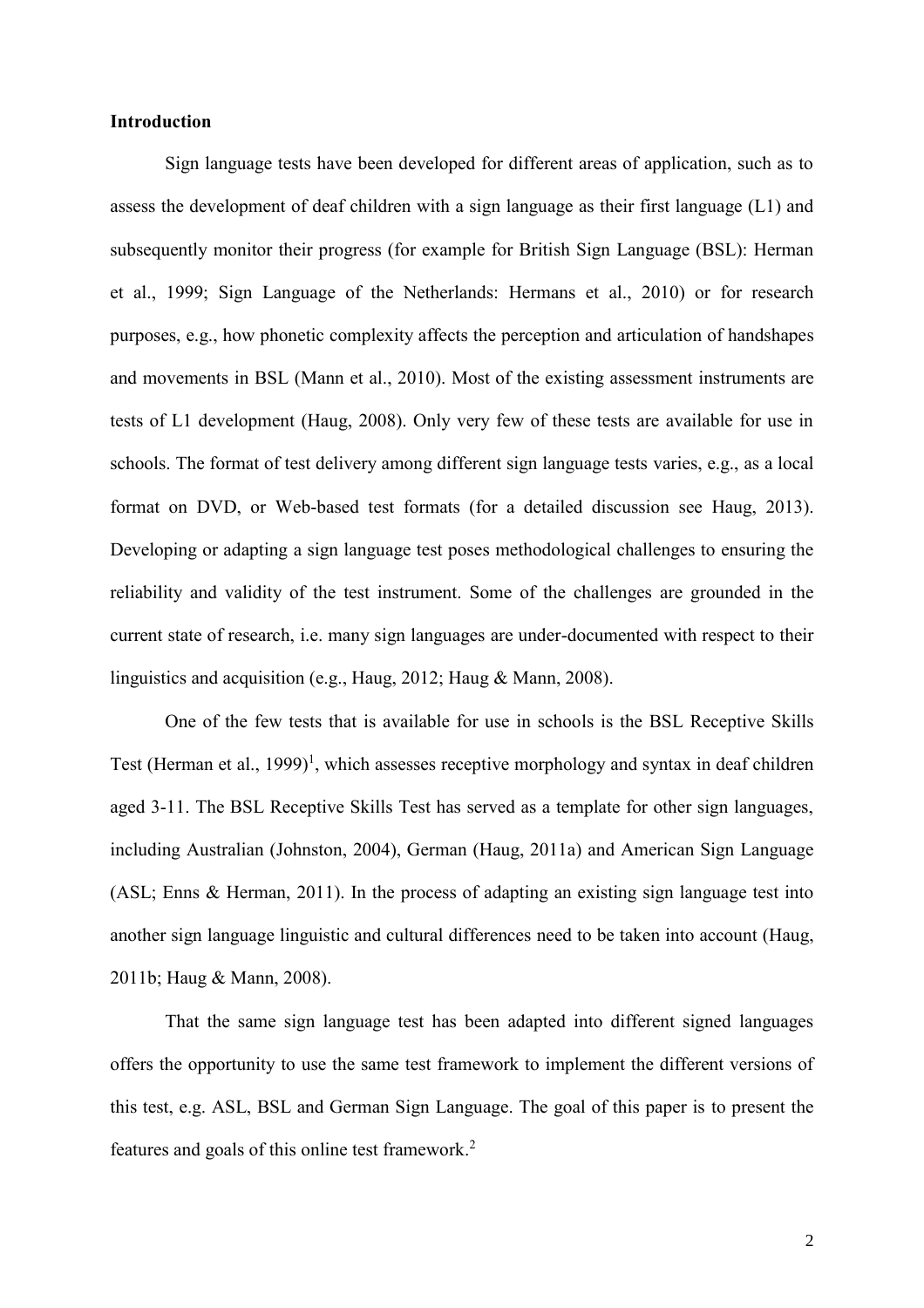#### **The test template: BSL Receptive Skills Test**

The BSL Receptive Skills Test (Herman et al., 1999) is designed for children aged 3 to 11 years. Following a pilot study on 41 deaf and hearing children (28 children with at least one deaf parent, and 13 hearing children with a native signing background), the test was revised and standardized on 138 children. The BSL Receptive Skills Test focuses on selected aspects of morphology and syntax of BSL. It consists of a vocabulary check and a videobased receptive skills test.

*Vocabulary check:* The children confirm their knowledge of 22 vocabulary items used in the main test, through a simple picture-naming task.

*Receptive skills test:* The video-based Receptive Skills Test consists of 40 items, which are ordered by level of difficulty. The children see a signed stimulus and are then asked to select the right answer among the four multiple-choice answers that are provided as color drawings in a booklet. Because of regional variation in signs, there are two versions of this task, one for the North and one for the South of the UK.

*Testing procedure of the BSL Receptive Skills Test*: The BSL Receptive Skills Test is presented to participants as video on DVD. In addition to the test items, it also includes signed instructions. This format facilitates a standardized presentation of the test and reduces demands on the tester. The vocabulary check, however, is administered live and requires some BSL skills on the part of the tester.

*Psychometrics of the BSL Receptive Skills Test:* In order to establish test-retest reliability for the receptive task, 10% of the sample on which the test was standardized were retested. The test scores improved on the second testing, but the rank order of scores was preserved. There was also a high correlation (.87) between the test and retest scores. Split-half reliability analysis for the internal consistency of the receptive test revealed a high correlation (.90) and, therefore, represents a high internal consistency.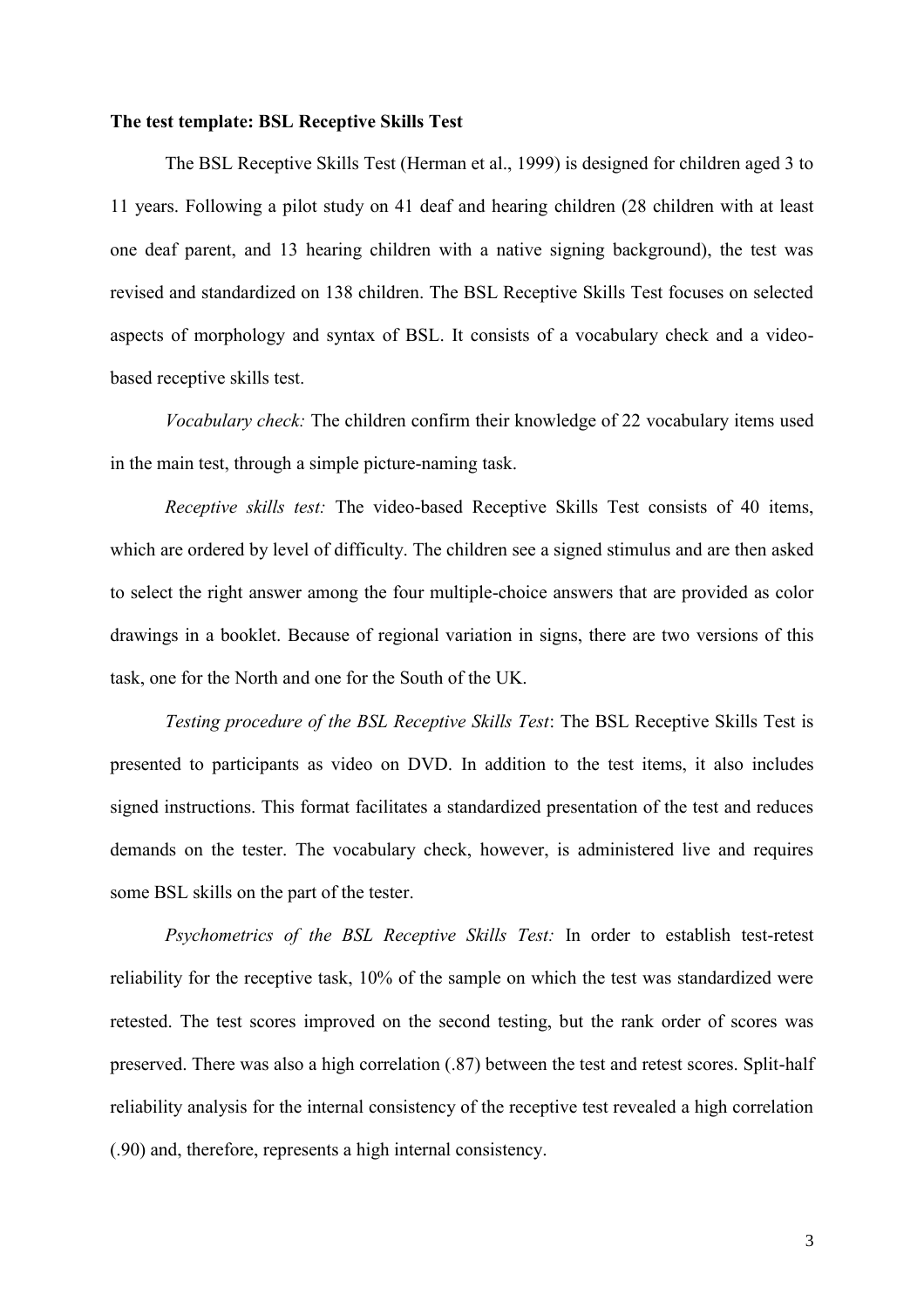#### **Test delivery of the adapted sign language versions**

The different adapted language versions (e.g. German and American Sign Language version) of the BSL Receptive Skills Test make use of different formats for test delivery. For example, in the version for  $ASL<sup>3</sup>$  (Enns & Herman, 2011) a signed stimulus is presented on a DVD as video followed by the answer choices (pictures). The German version of the test (Haug,  $2011a$ )<sup>4</sup> makes also use of a local test format, but as a stand-alone application (see Figure 1). The test results are saved automatically in the German version, i.e. once a picture has been selected and the participant has proceeded to the next item, the results are saved and can be exported to a statistics application later.

#### INSERT FIGURE 1 HERE

Figure 1: Example of the computer-based version of the German Sign Language Receptive Skills Test (Haug, 2011a)

Based on the German version, the author developed this online test version with more features that can serve different purposes for practitioners and researchers.

#### **The online test**

#### *Background*

The online test framework<sup>5</sup> was programmed with CakePHP<sup>6</sup>. The author developed the features and the structure of the online test framework that served as the basis for the programmers. A preliminary version of the online test was reviewed with colleagues<sup>7</sup> from University College London and City University London in November 2012. Most of the features that are presented here are already fully implemented. In spring 2014 more sign language versions will be added to the online test (American and British Sign Language). The German and the British version will be piloted with teachers and deaf children in spring 2014.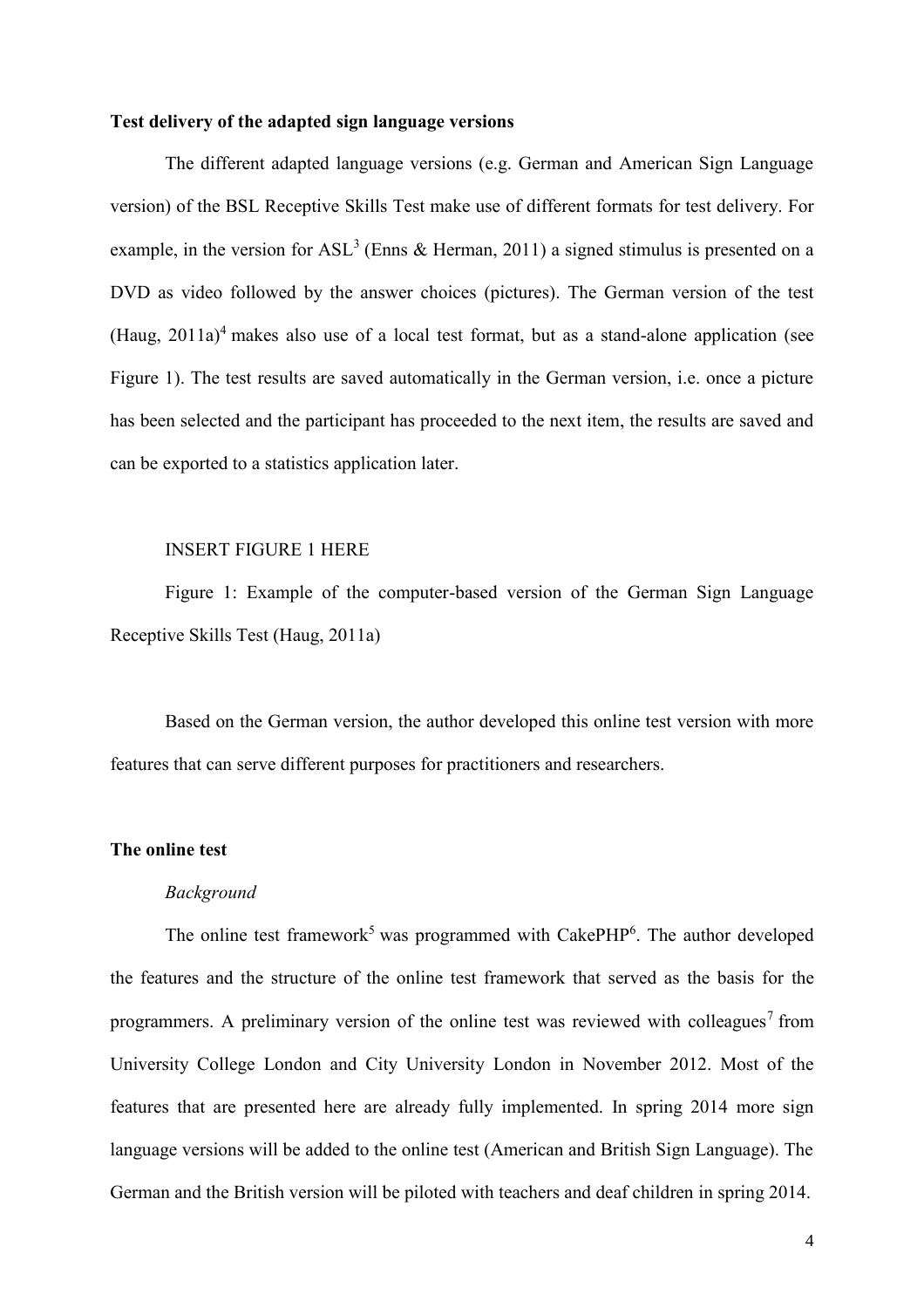#### *Goals of the online test framework*

The overarching goal of this test framework is to provide a technical infrastructure that can be used for the different sign language version of the BSL Receptive Skills Test (Herman et al., 1999).

While developing the online test conceptually, it was important to consider different aspects of usability for the test administrator (e.g., teachers) and test participants (i.e., children), but also to keep in mind that the test can be used for research purposes, e.g., using the test results for cross-linguistic research. This resulted in different needs that had to be taken into account in the implementation of the online test.

#### *Different user groups*

The basic idea of the online test is to have different user groups, and these groups have different levels of access/rights to the test.

At the top level is the *superadministrator*, the technical administrator of the test who has access to the different language versions of the test. S/he can, for example, implement a new language version of the online test. The *test developer* has full access to only one specific language version. S/he has to implement the whole test, for example for Australian Sign Language, by uploading the test materials (see also *Upload Management*) and adding other users, such as the test administrator.

The profile of the *test administrator* (e.g., teacher, educational psychologist) is always linked to a particular school/institution. The test administrator is able to add new test participants. Before testing a child, s/he needs to fill out a background questionnaire of the child and check that a parent consent form is available. The test administrator can view the test results and also search the databank interface (see *Databank interface*).

The *researcher* "only" has access to the databank and to the test. Test participants do not have a profile of their own since the test will only be conducted in the presence of a teacher (test administrator).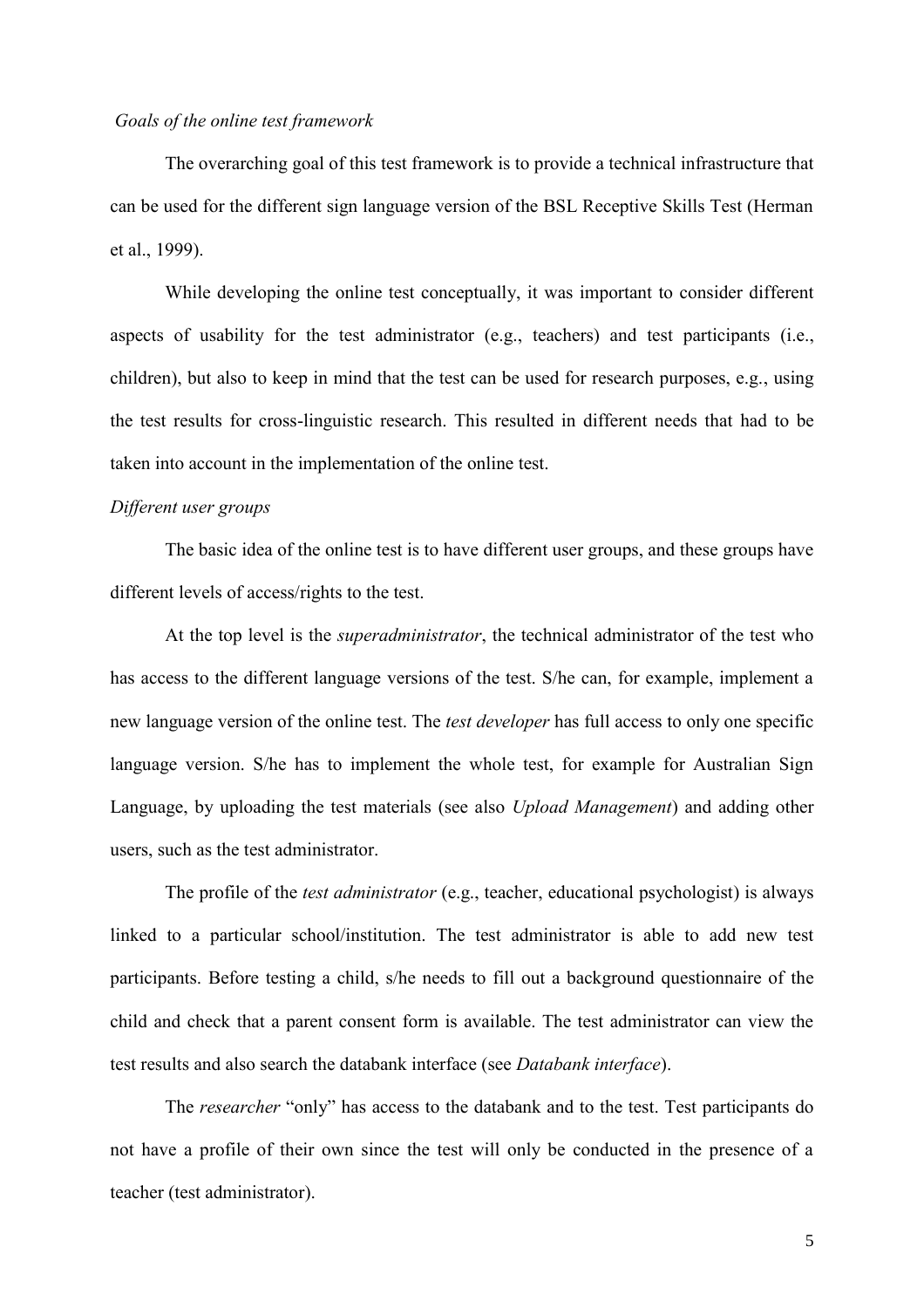#### *Structure of the test*

The British template consists of three different parts: a general introduction to the test, the vocabulary check (see *The test template: BSL Receptive Skills Test*) and the receptive skills test (including practice items). While in the British version the tester decides, based on the results of the vocabulary check, whether to use the Northern or Southern variant of the BSL Receptive Skills test (Herman et al., 1999), the German version uses a different approach. In the German version a "training session" was introduced whereby the four signs that show a regional variant, but could not be assigned to a specific region, are taught (Haug, 2011a). Both the British and the German version test different linguistic structures that also needed to be considered for the development of the test framework. This has been realized by allowing the addition or removal of structures/parts within a particular language version.

#### *Test participants*

The adding of a new participant requires the teacher to fill out a short background questionnaire that is implemented in the online test. The questionnaire covers, among other things, date of birth, the linguistic experiences of the deaf child, degree of hearing loss, and the parents' hearing status. This questionnaire has "default" questions across all language versions in order to enable a comparison of the cross-linguistic data later on. In addition, some questions are country-specific to reflect the differences in the educational systems. Technically speaking, it is possible to retest a child in yearly intervals and thus have the chance to follow a child longitudinally

# *Upload management*

The test developer is responsible for uploading all files (videos, pictures) to create the test items. Only s/he is able to edit the uploaded materials. There are certain requirements for the quality, size and format of the pictures and videos. The test developer is also able to "manage" files, i.e. to delete them, rename them etc.

#### *Creating items and item categories*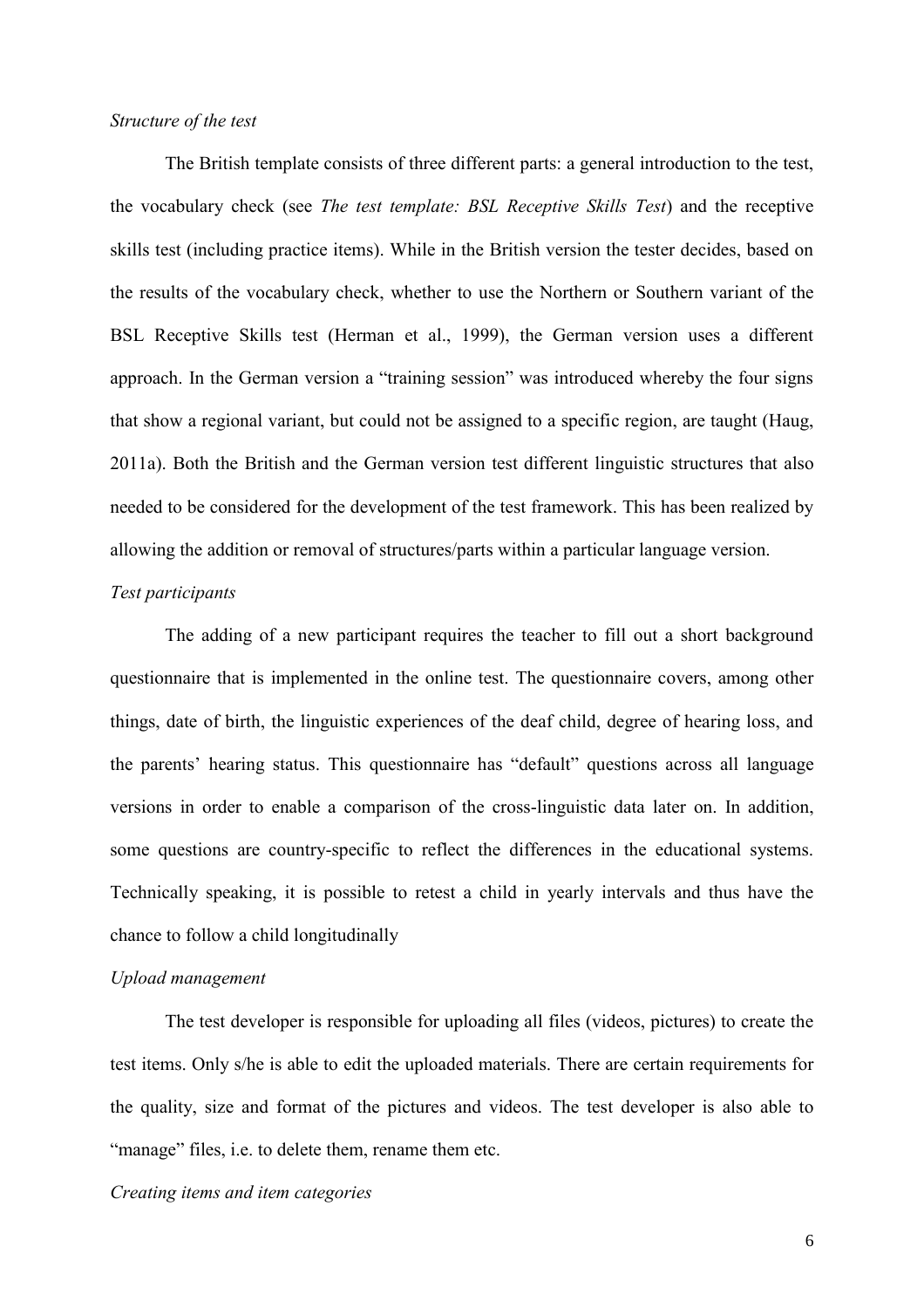The test developer can start to create items, a process that includes assigning an item to an item category (see next paragraph). An item consists of a signed stimulus (video) and 3- 4 answer choices (pictures). The test developer has to assign a video to the item and pictures to the answer choices. The order of the items, which are ordered by their level of difficulty, can be changed when it becomes clear that e.g., a certain item is more difficult than expected and should thus be moved to the end of the test.

The British template tests specific morpho-syntactic structures of BSL which are represented in different items. For example, there are five items that test negation. This group of items constitutes an item category. The test developer can create item categories. This is also interesting for the reporting of the results, because participants' scores can be reported not only as the total score but also as the score by grammatical category.

#### *Conducting the test*

Once the entire test has been set up and a test participant has been added, the test can start. After watching the instructions, the participant undertakes the training session (depending on the language version), followed by practice items and the test items. Once the participant has selected a picture by clicking on it using the mouse and proceeded to the next item, the results are saved automatically in the databank. In case of fatigue or inattention of the child, the test administrator can interrupt the test, save the results and continue from the same point at a later date.

#### *Saving of results and score reporting*

After completing the test it is possible to access the score report online via the databank interface and/or to receive a score report by email as a PDF, not only with the total score, but also an analysis by grammatical categories. Once a test of a sign language version has been standardized and norms are available, they can be implemented into the analysis of the score report. The information on the score report then informs how a child performed compared to his/her peers.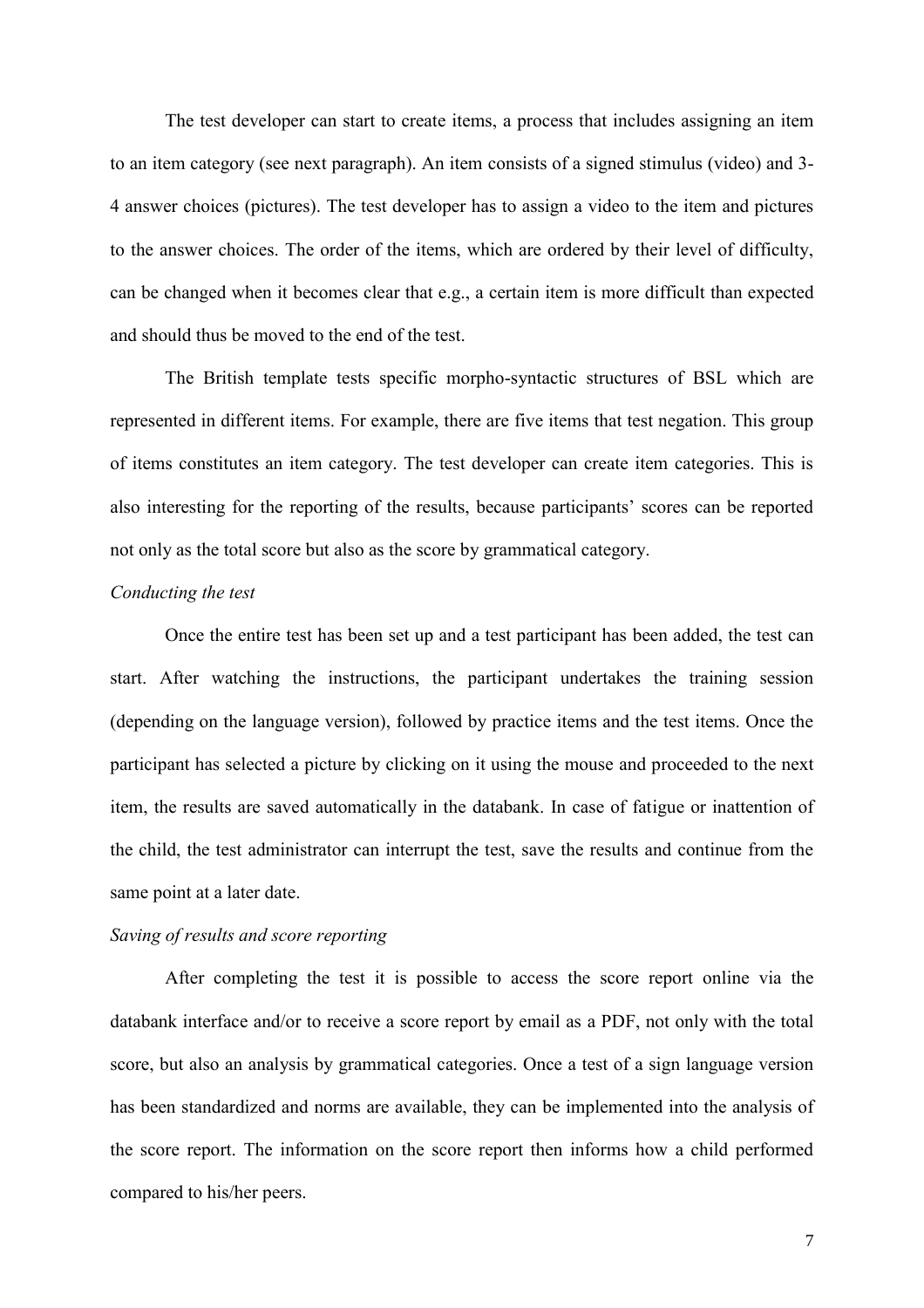#### *Databank search interface*

The information about the test participants (background questionnaire, test results) is collected in the online test's databank and can also be accessed through the databank search interface. The test developer and administrator are only able to access the data of the test participants within their sign language version of the test or their school, respectively. The databank search interface allows them to search for, for example, the test results of the children, combined with variables such as age, age of acquisition of a sign language, hearing status of the parents, gender etc.

A researcher will have access, when granted by the test developer of different language versions, to the data across the different sign language versions or can use a test version for a research project. This will allow researchers to conduct cross-linguistic research that will not only help us to broaden our understanding deaf children's sign language development, but will also in turn help us to further improve sign language testing. This test format also allows us to test children longitudinally.

#### *Security of the online test framework*

Technically speaking, the online test framework is secured by a standard security measure for websites by implementing a Secure Socket Layer certificate, which is often used for the secure processing of credit card information when purchasing products online. In terms of access to the data, only a very limited number of people will have access to it and most importantly, no names of children will be saved on the server. The child will receive an alpha-numeric code as ID - the child will be assigned that same ID on subsequent testing occasions.

#### *Resource subsite*

Within the online test framework is a resource subsite where the test developer can for example upload the test manual, the checklist for the vocabulary check, the parent consent form and maybe any other materials that are relevant for conducting the test.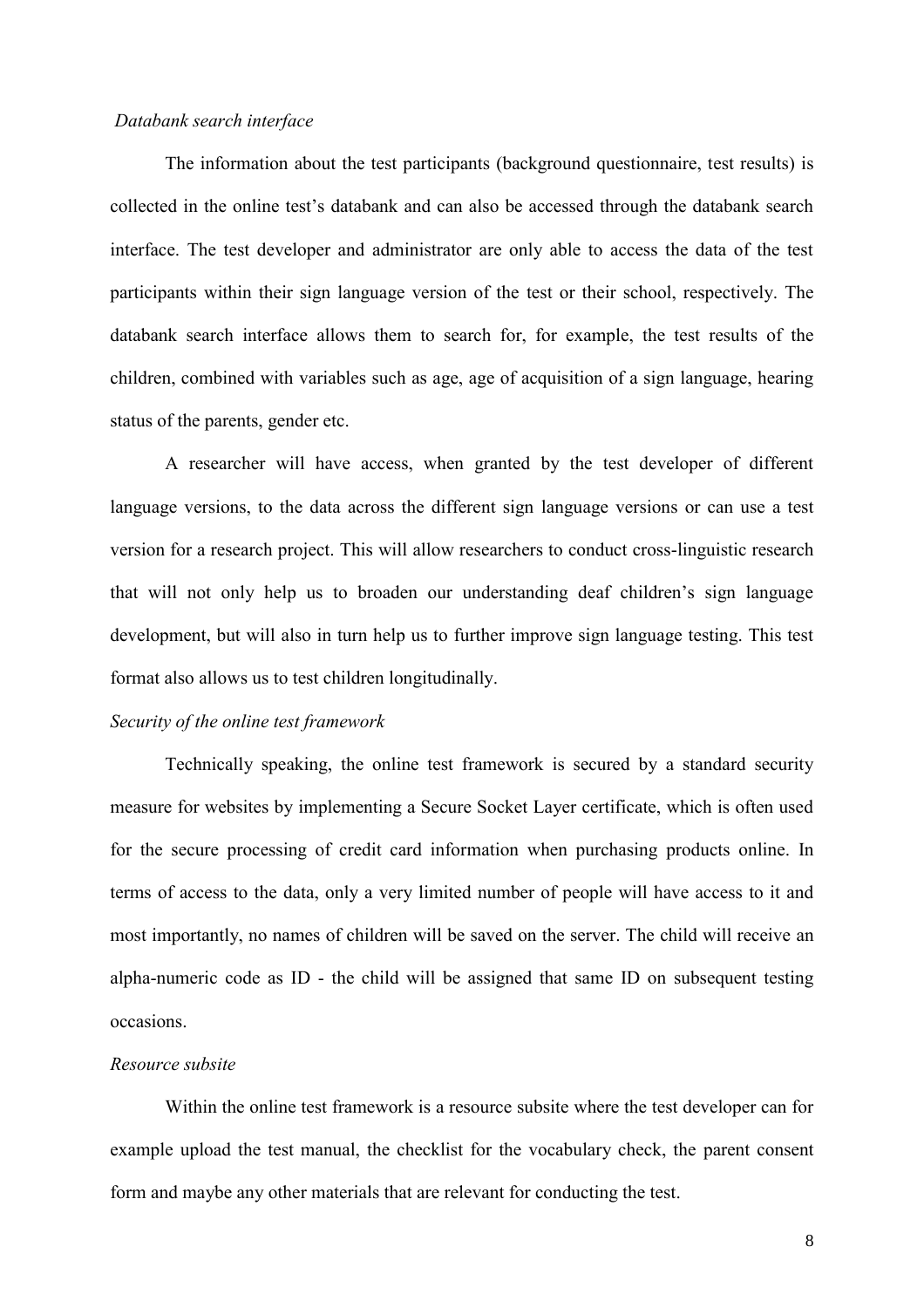#### **Implications for practice**

It is important to consider what the consequences of the test results are for the children and for educational practice. A test only serves its purpose when the results inform/are the basis for educational decisions or interventions. It is important that practitioners and researchers work together to develop sign language interventions that are based on the test results in order to improve the children's language proficiency. In this way the question "What is happening with the test results?" can be answered and the test will not stand on its own, but be part of the educational practice in schools.

A child should not be tested more frequently that once a year using a sign language test like the BSL Receptive Skills Test (Herman et al., 1999). Children should not be "trained" in doing a test, this will conflict with its purpose and provide a misleading picture of the child's progress. The test should not be used to "teach to the test".

#### **Implications for research**

The databank of this test framework offers the opportunity to collect data over time and for different sign languages. We do not know exactly how "close" or different the various versions of the receptive skills are (e.g., for BSL: Herman et al. 1999; for ASL: Enns & Herman, 2011; for German Sign Language: Haug, 2011a), e.g., the order of the items might be not be exactly the same across tests, but might show a similar pattern. Cross-linguistic research cannot be undertaken on the basis of comparing single-items or the exact test scores across sign languages, but to see if comparable pattern across languages and groups of language learners at different ages and different linguistic experiences emerge. In order to be able to conduct cross-linguistic research, we also need to check the similarities and differences between the sign languages under investigation (for example, for a comparison of BSL and German Sign Language structures see Haug, 2011a) and the exact nature of items and the order of items involved.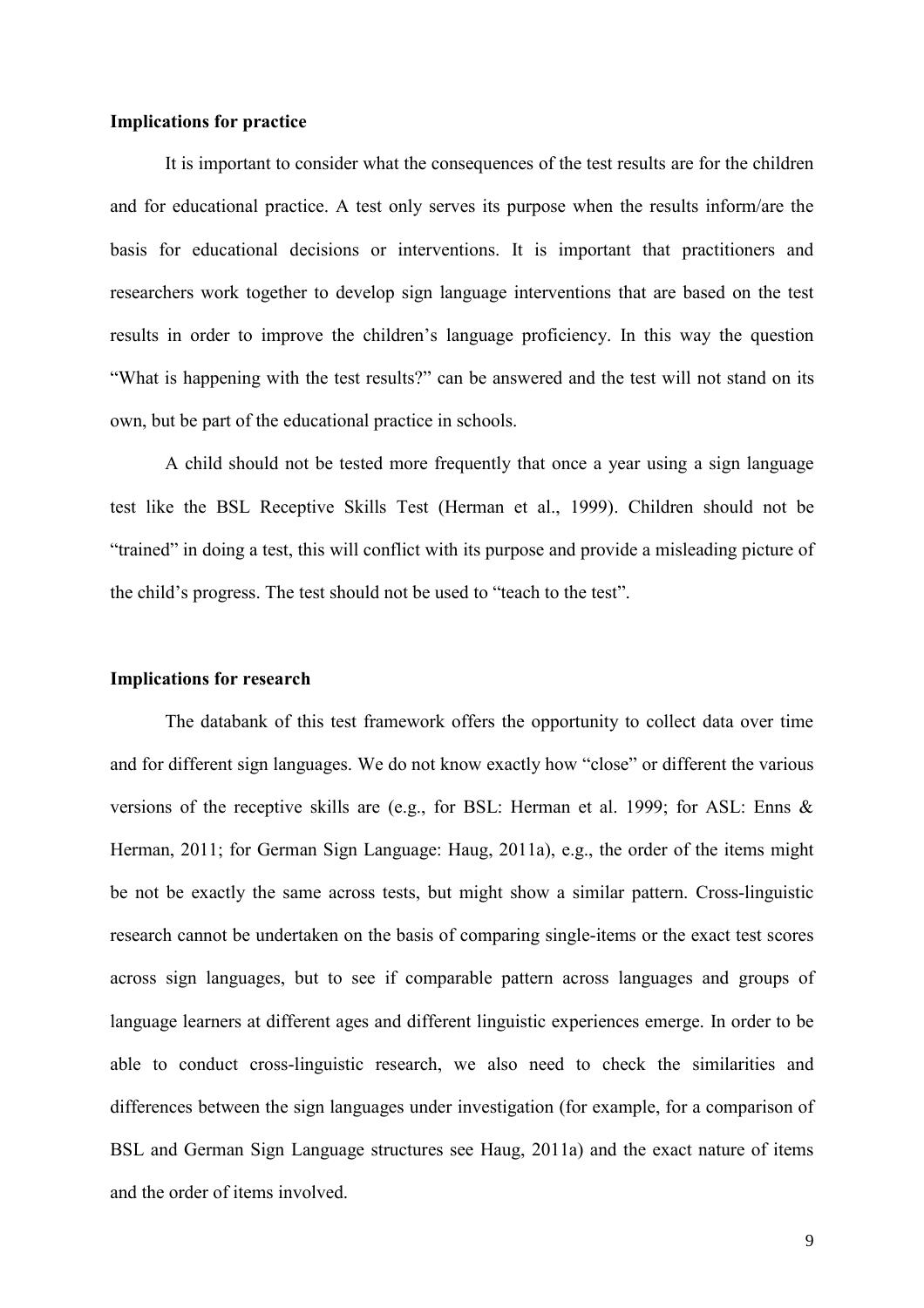The following research questions are amongst those that could be addressed: (1) What are the similarities and differences between the different sign language test versions?, (2) What are the patterns of development across sign languages in different groups of language learners?, and (3) What is the effect of age of acquisition on the development of specific linguistic constructions (e.g., negation)? Furthermore it will be possible to collect more data over time to set up language profiles of the heterogeneous group of deaf signing children.

#### **Conclusion**

The goal of this test framework was to provide an online test platform that hosts different adapted sign language versions of the BSL Receptive Skills Test and offers an effective way regarding setting up a test, test administration and the handling of the test results. Furthermore, it has been emphasized that the online test platform can be used by practitioners and researchers alike.

An eye will be kept on the latest technical developments such as implementing a responsive design so that the test could be conducted on a regular desktop but also on tablet computers in the future.

#### **Bibliography**

- Enns, C. & Herman, R. 2011. Adapting the *Assessing British Sign Language Development: Receptive Skills Test* into American Sign Language. *Journal of Deaf Studies and Deaf Education*, 16 (3): 362-374. DOI: 10.1093/deafed/enr004.
- Haug, T. 2008. Review of sign language assessment instruments. In: A. Baker & B. Woll, eds. *Sign language acquisition*. Amsterdam: John Benjamins Publishing Company, pp. 51-85.